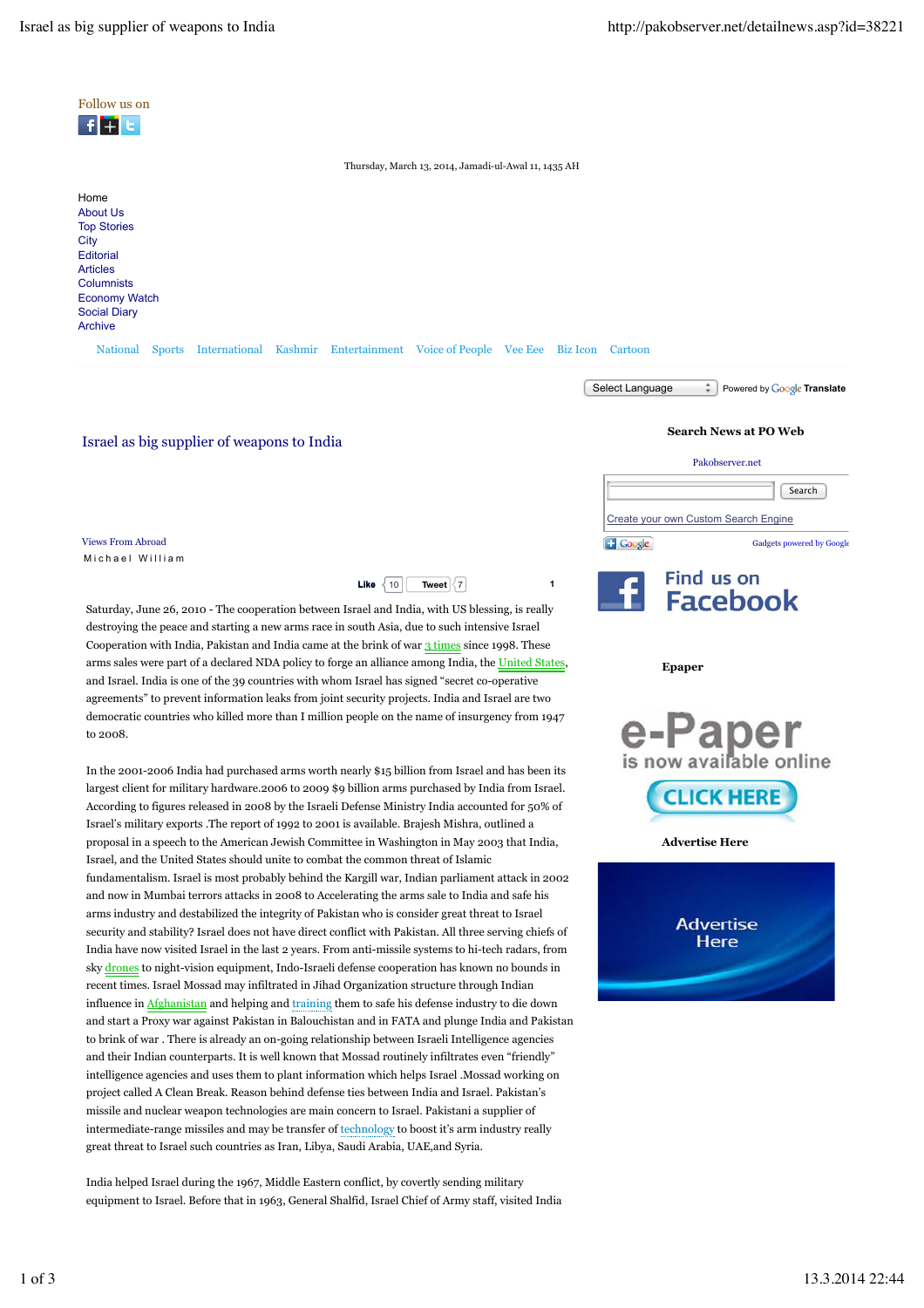for discussions with his Indian counterpart In the military field in India's critical hour of need of the 1971 war with Pakistan, India sought Israel's help to supply it with the devastating artillery weapon, 160 mm mortars and ammunition, exclusively manufactured in Israel.

India embarked on its nuclear tests with the support of the international community, namely the United States and Israel, because the US desired a nuclear force to balance China as a nuclear power in Asia and central Asia. Israel benefited from this cooperation—according to some sources—by being permitted to conduct two nuclear tests on Indian territory, the components transferred on board an Israeli C130 military aircraft that landed in India two weeks prior to the tests. India also makes use of its nuclear cooperation with Israel in maintaining qualitative superiority over its enemy, Pakistan. During India's 1999 Kargil war with Pakistan, Israel rushed military support to India, cementing the nascent defense relationship. Israel sent its laser guided missiles to India during the Indo-Pak Kargil war of 1999, making it possible for the Indian Mirages to destroy Pakistani bunkers in the mountains. Jane's Defense Weekly, which gave details on the supplies. Israel, the scoundrel nation & illegal child of America supplied missiles, portable radars & other weapons during Kargil War in 1999 as confirmed by Shri Rahul Bedi on BBC and Unmanned Aerial Vehicles - 8 in 1999 for surveillance purposes (Army) – 20 in 2000 during the Kargil war UAVs for high altitude surveillance, laser – guided systems and many other items were supplied within 24 hours. After September 11 attack on the World Trade Centre, and attack on Indian Parliament Israel has been selling defense supplies to India, just from 2002 to 2008 India buy more than \$25 billion dollars worth weapon and transfer of technology from Israel.

In June 2002 as part of "Operation Parakram," after the attack on Indian Parliament, Israel supplied hardware through special planes after a visit by the Director-General of Israeli Defense ministry. Israel helping the Indian forces in Kashmir and in Maoist area against right of self determination, Indian version Counter Insurgency. Israeli deputy chief of general staff, Major General Moshe Kaplinsky, visited J&K, including the 16 Corps headquarters in Nagrota for it would seem helping India with "counter- insurgency" India has signed a \$30 million contract with Israel Military Industries (IMI) for 3,400 Tavor assault rifles and 200 Galil sniper rifles, as well as night vision and laser range finding and targeting equipment .Tavor assault rifles, Galil sniper rifles, and night vision and laser range finding and targeting equipment to kill the innocent Kashmiri on the name of insurgency 90000 Kashmiri is killed by Indian force from 1988 to 2008 by these weapon from Israel . India buys the counter-infiltration devices Israel uses on Golan Heights and in the Negev Desert. 4 battalion (3000) was send to Israel for special training against insurgency in Kashmir Ghatak force.

Despite this, however, it is remarkable that India and Israel managed to come together on a range of issues, especially the close collaboration between the Indian intelligence agency, RAW (Research and Analysis Wing) and Israel's Mossad. While India got tacit help and support from Israel during its 1962 war with China and 1965 war with Pakistan. India and Israeli defence officials have initiated work on an unmanned helicopter. Being developed by Hindustan Aeronautics Ltd (HAL) and Israel Aerospace Industries (IAI) unmanned air vehicle division malat. According to latest report, Pakistan army has captured Israel made weapon in balouch insurgency and in ongoing operation in Fata and in Swat. Uzi diplomacy to press hard to Pakistan for diplomatic relation through supporting insurgency and DR A.Q Khan (NPT) matter in Pakistan by Israel (Jews) lobby to investigate him by FBI. According to JINSA, India has had to significantly boost its defense budget in order to finance all its new Israeli arms purchases: By 2010 New Delhi's annual military budget is expected to reach \$100 billion.

Israeli arms experts are also seeking to sell the Arrow II anti-tactical ballistic missile system to India, which would require U.S. approval due to shared technology in the ATBM system. —The CG News

**10 Best Mutual Funds Free Resume Templates**

Chitika | Opt out?

Internet marketing strategies The Market Voice over internet protocol

infolinks

 $1<sup>6</sup>$ 

## *Comments*

**Comments** 

(Feb 5, 2013) **Anonymous** said:

"Tavor assault rifles, Galil sniper rifles, and night vision and laser range finding and targeting